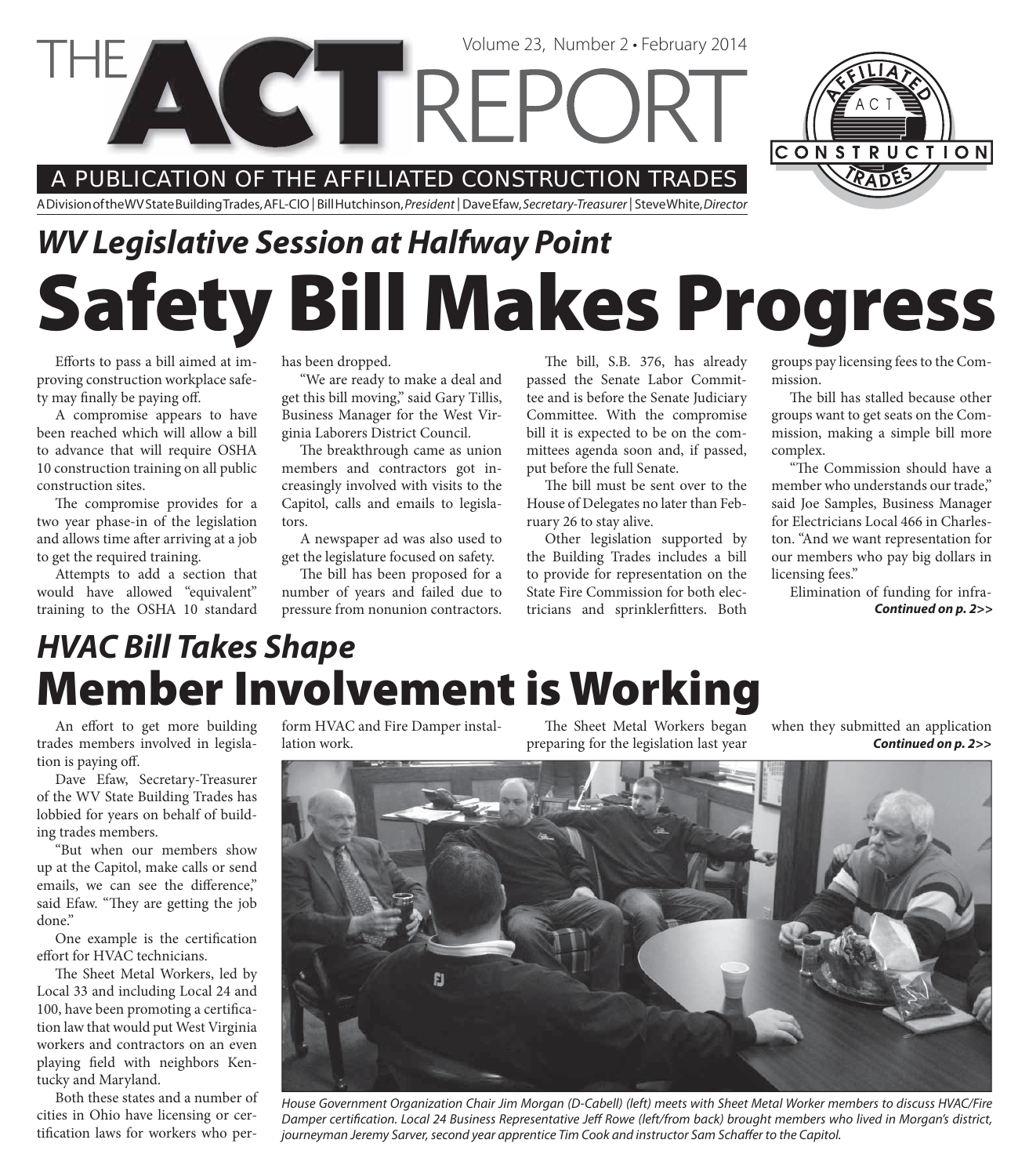## **Prevailing Wage Study Documents Many Benefits to Industry and Communities** *No Increase in Costs of Public Construction*

Yet another study confirms what local trades' members and contractors have known for years – prevailing wage laws are good for the construction industry and communities.

The most recent study comes from researchers at the University of Illinois and Michigan State University and sets forth five clear conclusions about the state law in Illinois.

The first conclusion is "prevailing wages do not lead to increases in costs of public construction projects." Second, the "repeal of Illinois'

# *atety Bi*

#### *Continued from Page 1*

structure has been proposed to balance the state budget and that has Trades members concerned.

A bill to take \$11 million per year from highway funding and \$20 million per year from water and sewer funds is a bad idea.

"Our highway funds are already down," said Tommy Plymale, Business Manager of Operating Engineers Local 132. "And the need for water and sewer projects across the

PWL would result in job losses throughout the state, decreased GDP, and millions of dollars in lost tax revenue."

Third, "more construction workers would suffer fatal work-related injuries if Illinois' PWL is repealed and construction workers would lose many of their work-related benefits."

Fourth, "PWLs encourage apprenticeship training in the construction industry."

And fifth, "PWLs do not reduce participation of African-American

workers in construction trades."

The report grew out of claims that the elimination of Illinois prevailing wage law would bring benefits to the public.

In fact the conclusions were exactly opposite.

In West Virginia a similar effort to repeal the state prevailing wage law spouting the same false claims are often made, most recently by Senators Bill Cole (R-Mercer) and Mitch Carmichael (R-Jackson).

The two have sponsored legislation to eliminate the law known as SB 360, along with Senator Evan Jenkins (R-Cabell), Clark Barnes (R-Randolph), Craig Blair (R-Berkeley) and Chris Walters (R-Kanawha).

The law requires an annual survey of construction wages which are used to set minimum wage rates for tax funded projects.

The measure insures tax funded jobs don't end up driving down local wage standards and putting local contractors out of business.

To see a complete copy of the study follow the link found on the ACT web site www.actwv.org. ■

### **Congressman Nick Joe Rahall Speaks About Infrastructure, Money**



U.S. Congressman Nick Joe Rahall speaks to members of the State Building Trades at their legislative conference held in Charleston on January 21.

Rahall spoke about the need for a new transportation bill this year because the current bill will expire. He also talked about the influence of outside money that has no disclosure because of a ruling by the U.S. Supreme Court called Citizens United. Funding will come from billionaires like the Koch brothers who are already spend huge sums of money in the state. Funding may even come from foreign countries because there is no regulation currently in place.

Rahall represents the 3rd congressional district and will likely face Evan Jenkins in the fall. Jenkins, currently a state senator from Huntington, switched parties last year to run against Rahall.

state is huge, any loss of funds will make it that much harder for communities who are already struggling."

The budget gap comes from reduced tax revenues attributed to recent measures to lower corporate tax rates, eliminate the business franchise tax and eliminate the food tax.

A bill to raise the minimum wage has passed House of Delegates and is before the Senate. It will phase in increases over the next few years.

# *Member Involvement*

#### *Continued from Page 1*

to the legislative auditor.

All legislation aimed at licensing and certification must first go through a review to see if the measure will benefit the public.

The auditor's report agreed that the public would benefit from certification because of the complex nature of the work and the inherent safety that goes along with proper installations, especially of smoke and fire dampers.

The group then began working on legislation and talking with legislators and industry representative.

House Bill 4392 was drafted and introduced.

"We spent the first few weeks talk-

ing to legislators and finding out how they felt about the bill," said Randy Gombos with the Sheet Metal Workers.

"Now we are working on some changes to get more people on board."

The bill will soon be brought before the House Government Organization committee where it will begin the process of review and votes that hopefully will lead to passage.

Failure to pass in a committee or on before the full House will end the bill.

And if it does make it through the House it will then have to go through the same process on the Senate side.

"It's a lot of work," said Gombos.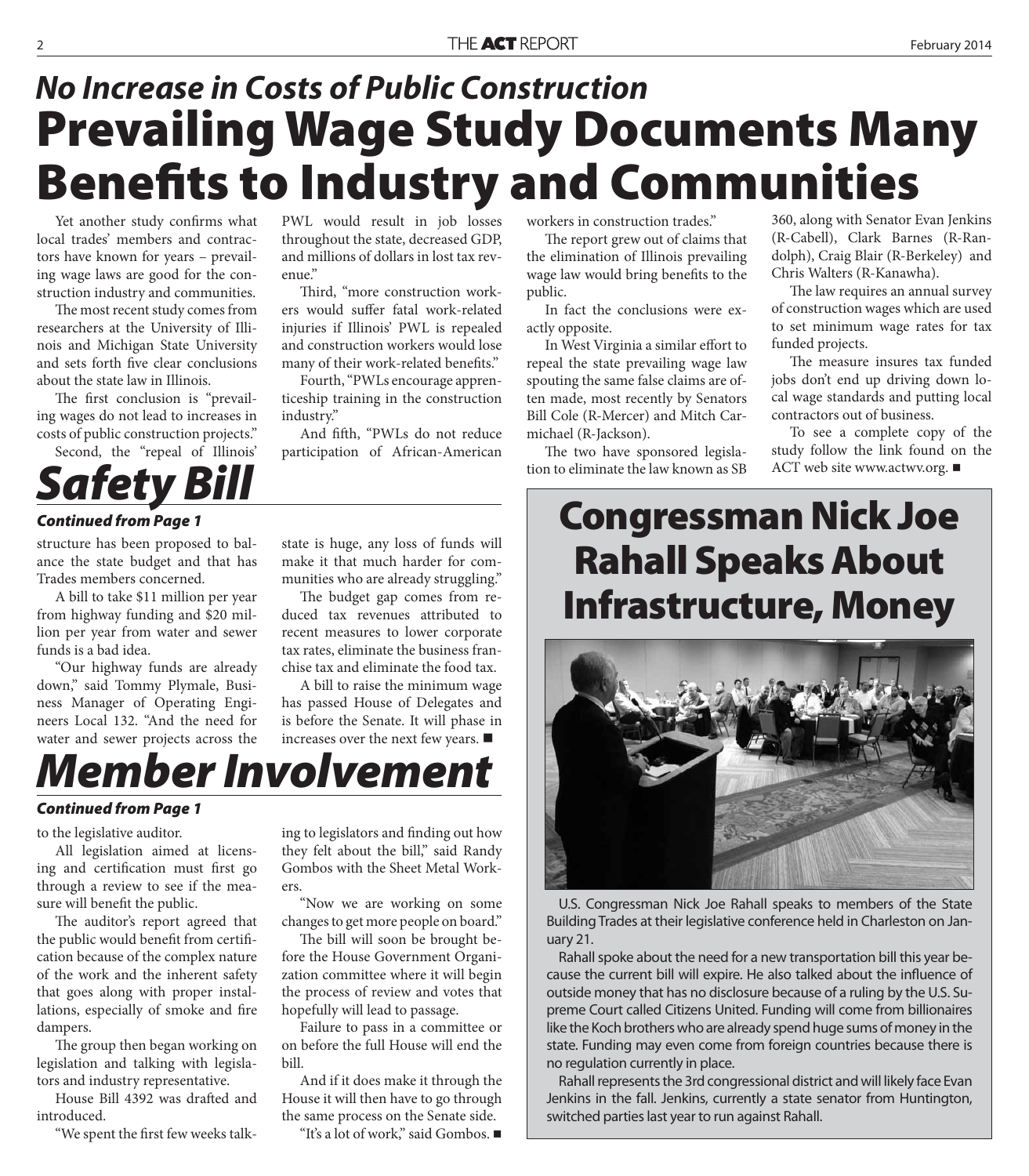# **Ethane Cracker Developer Tours Training Facilities and Gas Processing Project**

Representatives of Odebrecht and Braskem, the Brazilian based developers of a proposed multi-billion dollar ethane cracker in Wood County toured area training programs and projects last month.

The tour was aimed at showing the strength of local craft training facilities and the commitment to an alcohol and drug free workplace.

Parkersburg-Marietta Building Trades Business Manager Bill Hutchinson led the tour that began at Plumbers and Fitters Local 565 training program in Parkersburg.

There the company representatives gave an overview of the proposed project and some insights into the time frame it would take to make a final decision about the project.

Many factors are still being worked out including equipment selection, environmental permitting, raw material supply, financing and more.

A key component of any large project is available skilled manpower to build it.

Because the project design is not done an estimate of workers needed is not yet available but the ranges discussed make it clear the project would need thousands of workers.

With the miles of pipe that would be installed the companies want to better understand how the crafts would man the project.

Local 565 Business manager Gary Yarnell along with UA International Representative Ed Boone explained the manpower in the region and the ability to call on sister locals from across the country if needed.

The group also toured the Alcohol and Drug testing program in Parkersburg called TOPS.

Key to the discussion was the commitment to a drug and alcohol workplace with meaningful and real testing and education.

The group then visited the Sherwood plant owned by MarkWest in Doddridge County.

Chapman Construction is building the facility and has completed three phases on time using local union trades workers.

Currently the site can process up to 600 million cubic feet of gas per day and commitments have been

made to double the facility.

"It's not the biggest site in the region but it is not far from the proposed site and we wanted to show our workforce can build similar projects," said Hutchinson.

According to Hutchinson the meetings and tour went great and more events are planned.

"We learned they have a ways to go with their planning and the groundbreaking is more than a year away," said Hutchinson. "We also learned these folks are very serious and putting a tremendous effort into this project, we came away feeling very up-beat about the project and our role in it." ■



Gary Yarnell (standing left) Business Manager of Plumbers and Fitters Local 565, Parkersburg, leads a discussion about craft training with representatives of Odebrecht, Braskem, the Building Trades and staff from the local apprenticeship program.

## **Millwrights Take Apprentice Applications** *First Thursday of Each Month*

Millwright Local #1755 Joint Apprenticeship and Training Committee have adopted a year round application policy.

Starting this year applications will be taken on the first Thursday of each month, between 1:00pm and 4:00pm at three locations, Bridgeport, Charleston and Parkersburg.

#### **Parkersburg** at

4600 Camden Ave., 304-842-5431 **Bridgeport** at 609 Broadway, 304-342-4321

**Charleston** at 205A Tennessee Ave., 304-422-1593

The five  $year/10,000$  hour program has paid on-the-job training as well as classroom instruction.

Included in the training are courses in mathematics, welding, a working knowledge of hand tools, power tools, bench & machine tools, training in engineering principles, optical instruments, safety and blueprint reading.

Applications must be completed in person and you must have the following information:

 Copy of high school transcripts or GED and post high school education

• Copy of Birth Certificate (must be 17 to apply)

 Copy of Social Security Number of U.S. Works Authorization Document

 Copy of proof of residency (photo ID) can be Federal, State or Local issued

Copy of Work History

Copy of DD-214 (if Veteran)

• Three non-family references: Name, Address, Contact Information and Occupation.

In addition you must live in one of the following counties to apply:

In WV: Barbour, Boone, Braxton, Cabell, Calhoun, Clay, Doddridge, Fayette, Gilmer, Grant, Greenbrier, Harrison, Jackson, Kanawha, Lewis, Lincoln, Logan, Marion, Marshall,

Mason, McDowell, Mercer, Mingo, Monroe, Monongalia, Nicholas, Pendleton, Pleasants, Pocahontas, Preston, Putnam, Raleigh, Randolph, Ritchie, Roane, Summers, Taylor, Tucker, Tyler, Upshur, Wayne, Webster, Wetzel, Wirt, Wood, and Wyoming; in Ohio: Washington and Athens.

An aptitude test and a drug test will be required at a later date.

All applicants will be considered without regard to race, color, religion, national and ethnic origin or  $\epsilon \rho v$ 

For more information check their web site www.millwright1755.com or call 304-422-1593.